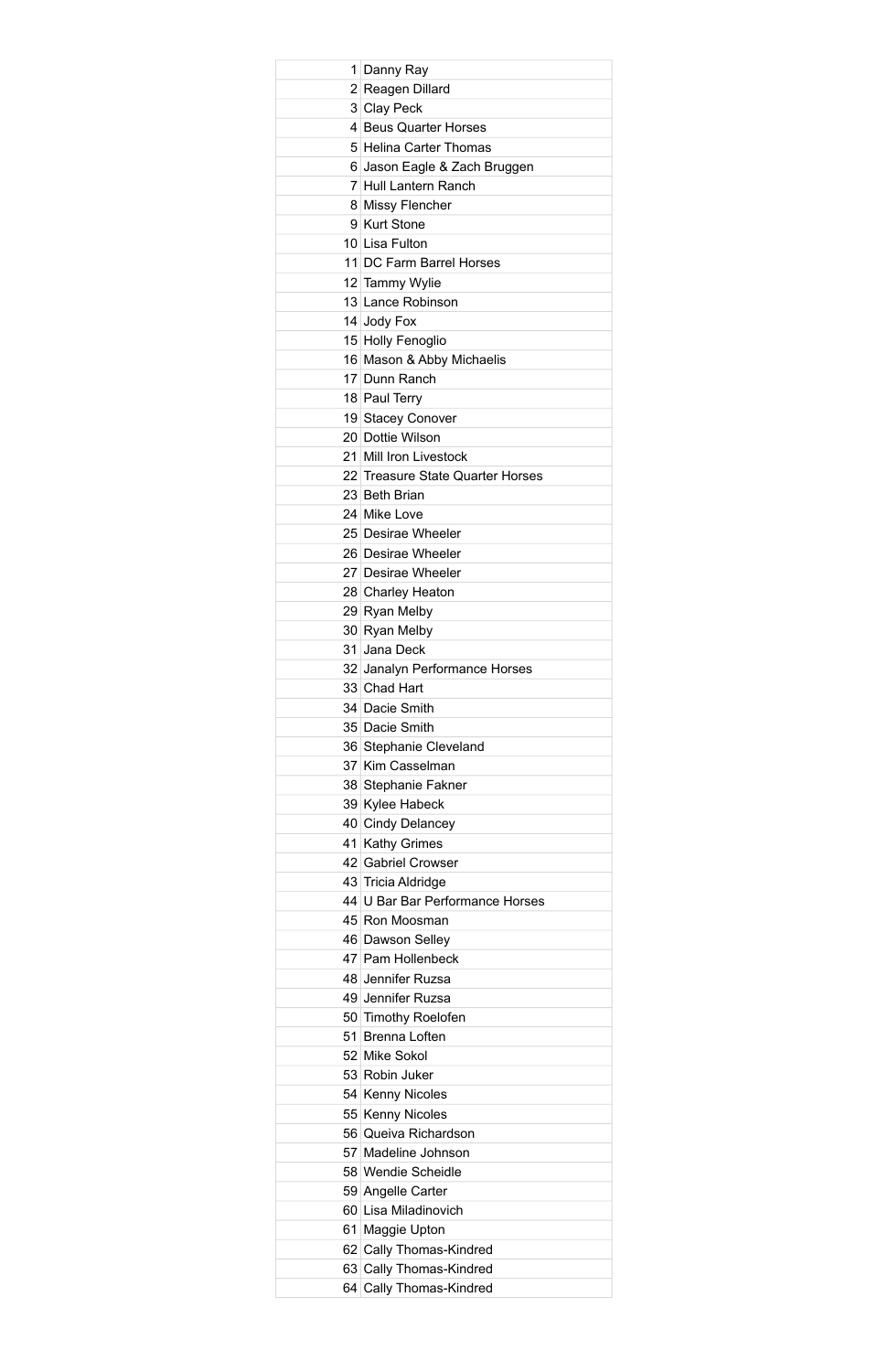| 65 Josh and Ashley Crow              |
|--------------------------------------|
| 66 Ceri Ward                         |
| 67 Cindy Reynolds & Katie Johnson    |
| 68 Christine Sanford                 |
| 69 Christine Sanford                 |
| 70 Deb Conley                        |
| 71 Amanda Luke                       |
| 72 Christian Shipley                 |
| 73 Christian Shipley                 |
| 74 Erika Rayer                       |
| 75 Larry Cunningham                  |
| 76 Nicole Laurence                   |
| 77 Ashlee Mahan/Chris Parrilli       |
| 78 Duane Utley                       |
| 79 Christine Laughlin                |
| 80 Shawna Johnson                    |
|                                      |
| 81 Kristine Maltby                   |
| 82 Kyle Leleux                       |
| 83 Rainbow Glass Ranch/Ross Hinkins  |
| 84 Sally Milum                       |
| 85 Danielle Schleiffers/Tex Prewitt  |
| 86 Deb Hershey                       |
| 87 Roland Osborne                    |
| 88 Lisa Fulton                       |
| 89 Katie Boyd                        |
| 90 Kathryn Hicks                     |
| 91 Michael Perdue                    |
| 92 Olivia Hodnett                    |
| 93 Tristan & Sally Parrish           |
| 94 Katina Hermansen                  |
| 95 Vickie Adams                      |
| 96 Ashley Klassen                    |
| 97 Jessica Garcia                    |
| 98 Tara Young                        |
| 99 Kim Bryant                        |
| 100 Kim Bryant                       |
| 101 Margo Crowther                   |
| 102 Madison Strelezki                |
| 103 Melissa Taylor                   |
|                                      |
| 104 Melissa Taylor                   |
| 105 Richard Kenzi                    |
| 106 Courtney Bertel                  |
| 107 Kurt Stone                       |
| 108 Robin Mason                      |
| 109 Great Basin Horses               |
| 110 L A Waters Quarter Horses        |
| 111 Michelle Hamilton                |
| 112 Coleton Valentine                |
| 113 Kenny Snell                      |
| 114 Sherry Roache                    |
| 115 Savannah Palmore                 |
| 116 Savannah Palmore                 |
| 117 Sterling and Debbie Davis        |
| 118 Shawnna Payntier                 |
| 119 Matt & Holley Whitman            |
| 120 Sara Smith                       |
| 121 Melanie Smith/Solo Select Horses |
| 122 Tyler Rivette                    |
| 123 Kim Matthews                     |
| 124 Sharon Stettner                  |
|                                      |
| 125 Tyler Rivette                    |
| 126 Callie Gray                      |
| 127 LJ Wright Farms                  |
| 128 Stephanie Bake                   |